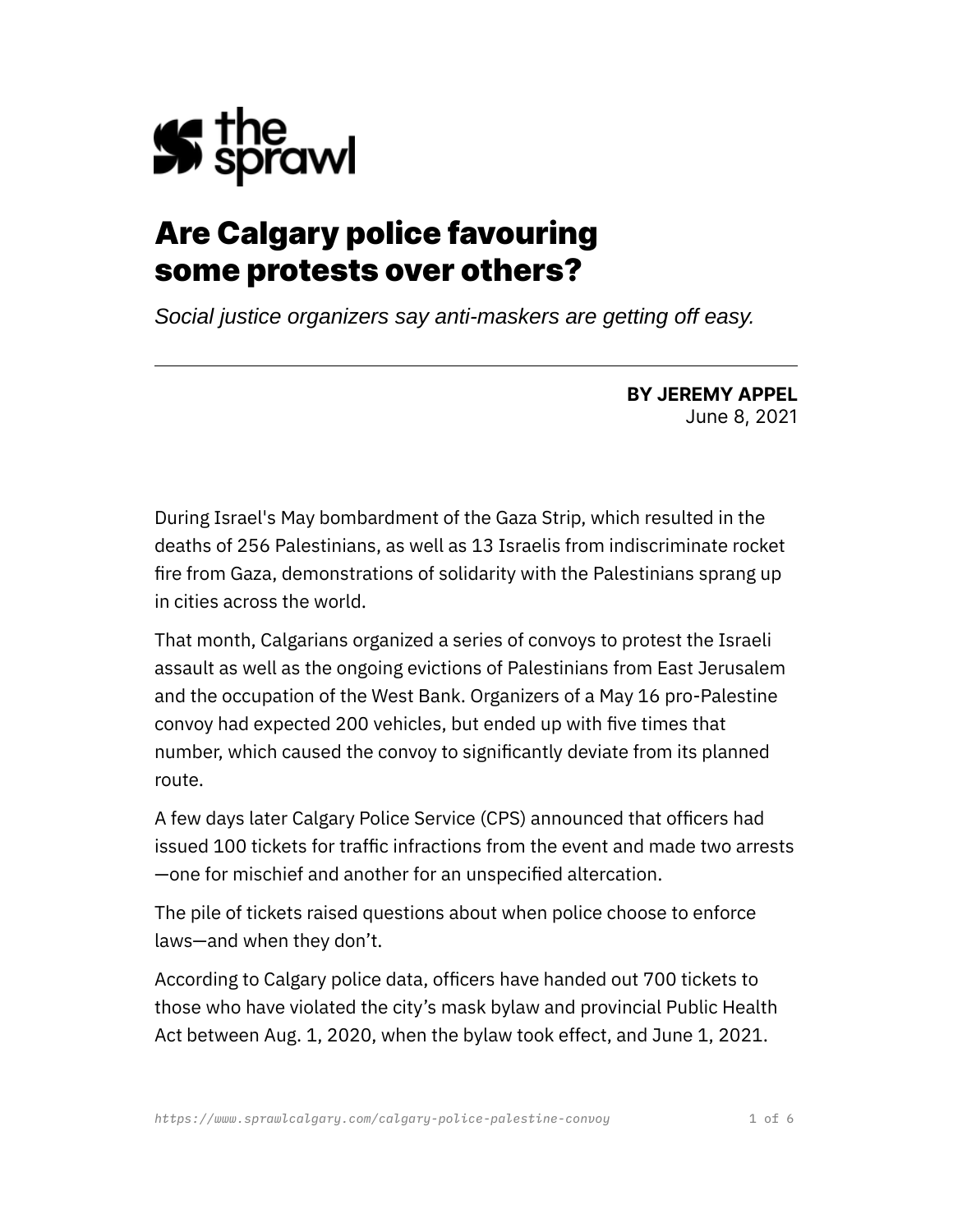While it took the CPS 10 months to issue 700 tickets to anti-maskers, it took them just one day to issue 100 tickets to Palestine solidarity protesters. Organizers of pro-Palestine, Indian farmer and Black Lives Matter (BLM) protests in Calgary over the past year say this treatment is part of a broader pattern, where police strictly enforce the law against people of colour while treating anti-maskers, whose white supremacist ties are extensively documented, with kid gloves by comparison.

Asked about this apparent disparity after the May police commission meeting, police Chief Mark Neufeld told *The Sprawl* that the May 16 pro-Palestine protest was "not well-organized." The traffic violations from the convoy were a "recipe for some serious injuries," he added, with people driving on the wrong side of the road, running red lights, riding motorcycles without helmets and kids standing through vehicle sunroofs. He also criticized the protesters for draining police resources from elsewhere in the city.

However, the chief did not address how the force's handling of the convoy compares to its handling of demonstrations protesting and flouting public health restrictions.

#### **'People want to be heard'**

Saima Jamal, a Palestine solidarity organizer in Calgary, says she and her fellow organizers have been working with police "every step of the way" to ensure their rallies were safe and lawful. She says organizers would have appreciated leniency on May 16, such as stern warnings instead of tickets, since participants used vehicles to practice social distancing, and the protest was harder to control given the unexpected turnout.

"People want to be heard," Jamal says. "Now is their time to say, 'Hey, I exist. The Palestinian people exist. See us.' "

The news release announcing the tickets emphasized that police aren't attempting "to paint all those that participated in the rally with the same brush," acknowledging that "it can be difficult for organizers of these events to fully anticipate the number of attendees and convey all of the agreed upon rules of engagement to all participants."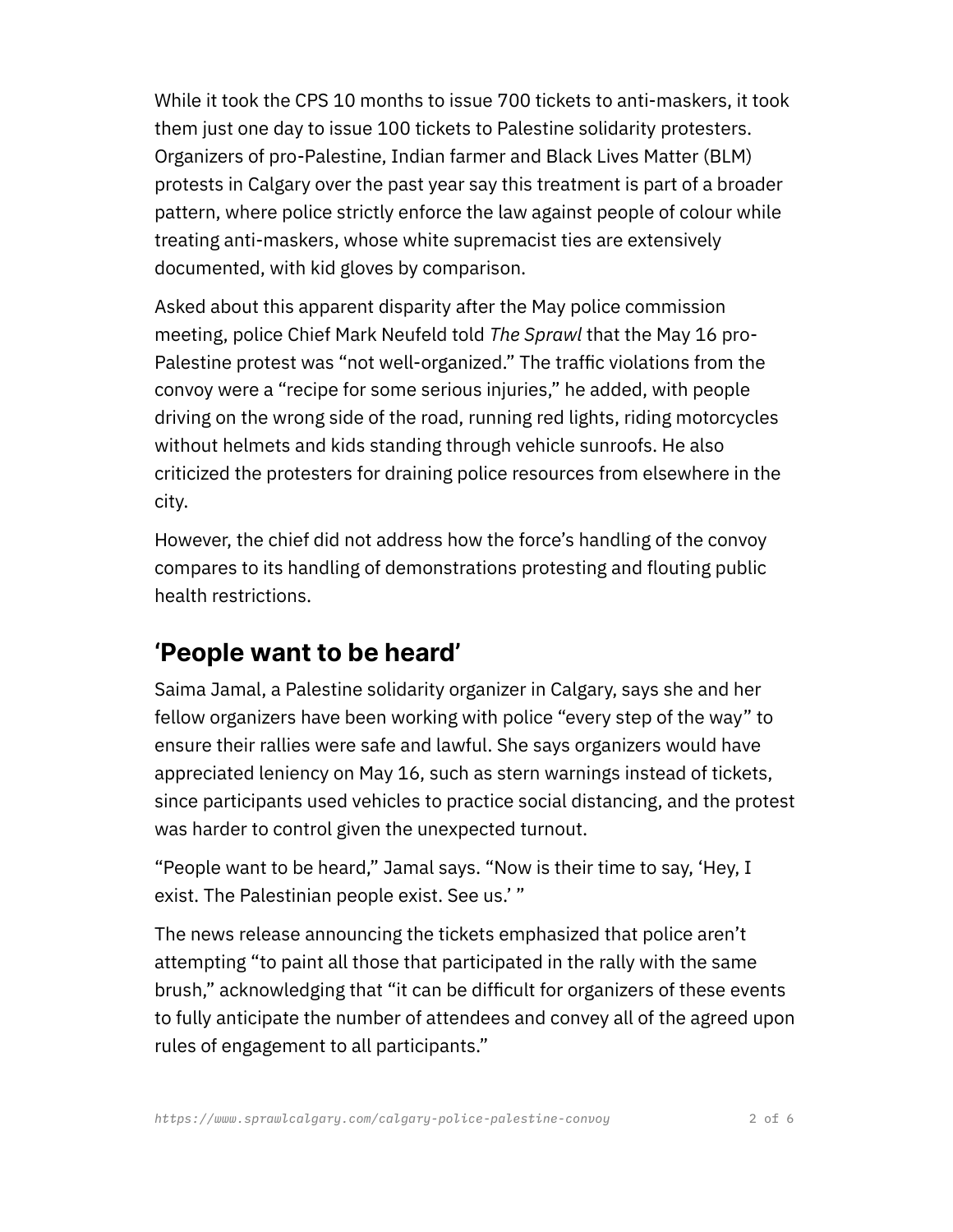Jamal says organizers stopped planning convoys after the mass ticketing and resorted to foot marches where participants attempt to remain as physically distant as possible while chanting and waving Palestinian flags.

> *A lot of people came up to me and said, 'Saima, this ticket is nothing compared to what the people of Palestine are going through.'*

> > *Saima Jamal, Palestine solidarity organizer*

But, she says, the tickets shouldn't serve as a distraction from the issue at hand—Israel's 73-year-long displacement of the Palestinians to create a Jewish state that Human Rights Watch, as well as Israeli human rights organization B'tselem, this year described as practicing apartheid. "A lot of people came up to me and said, 'Saima, this ticket is nothing compared to what the people of Palestine are going through,' " Jamal adds.

The ticketing did, however, have the effect of amplifying the protest, which wasn't covered by the *Calgary Herald* until police announced the fines.

Jamal contrasts the police's traffic enforcement for the Palestine rally with their more co-operative approach towards anti-maskers, citing Chief Neufeld's admission in March that police had removed barriers at Prince's Island Park to accommodate a larger-than-expected and unauthorized gathering of anti-maskers. Neufeld described those organizers as "reasonable to work with."

This is the epitome of white privilege, Jamal says. The police appear to be accommodating anti-maskers while holding people of colour to the letter of the law.

But there's a qualitative difference between the anti-maskers and social justice protesters that goes beyond how police treat these groups, Jamal says.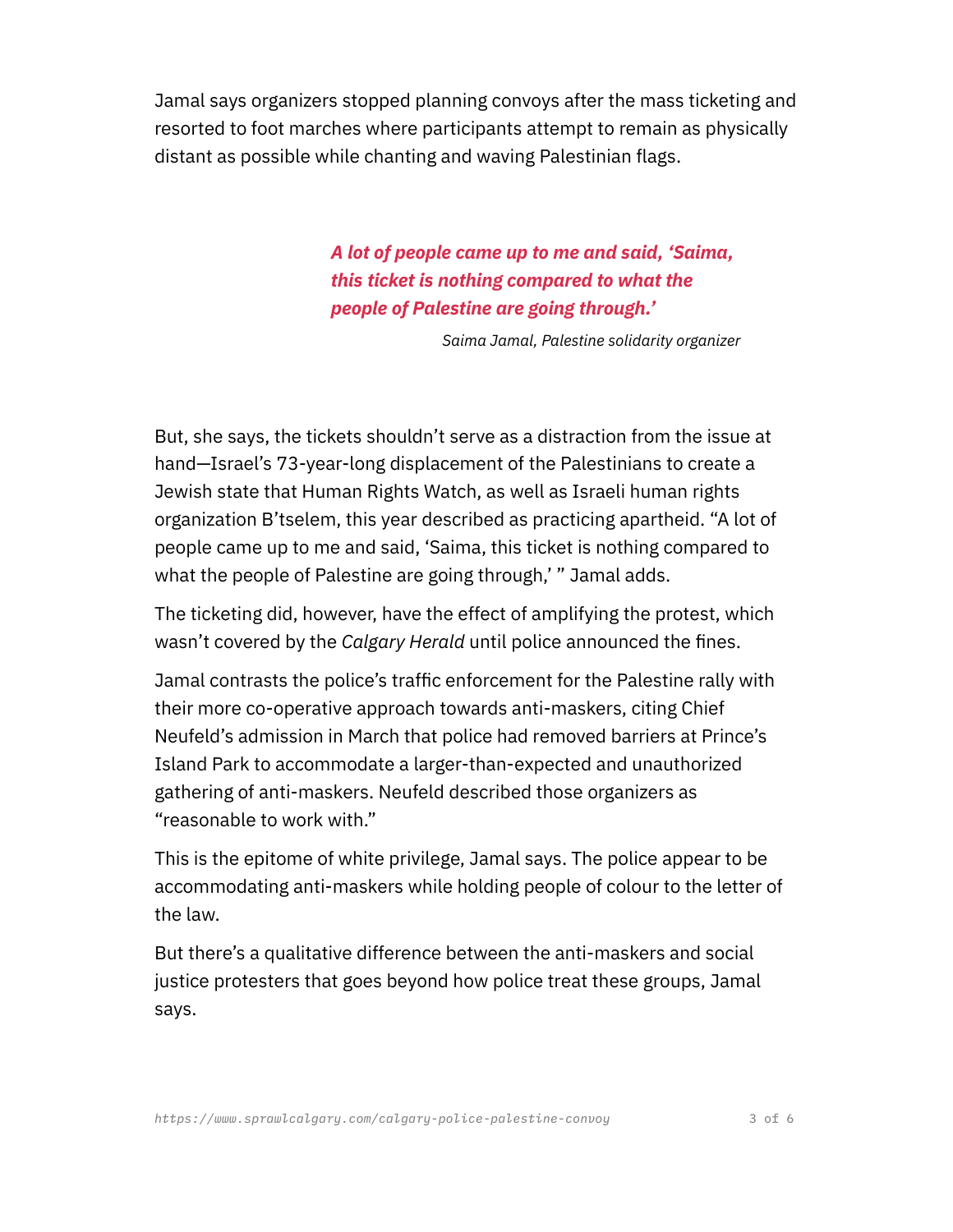"We're protesting real oppression," she says, calling the anti-maskers grievances about not being able to go to their favourite restaurant or having to don masks while shopping "stupid First World problems."

She also pointed to the naked anti-Semitism of the anti-mask movement, which has compared mild public health restrictions to the Holocaust, thereby cheapening the memory of the atrocity. However, the right-leaning Jewish advocacy group B'nai Brith Canada flagged a couple of videos captured in Calgary on May 16, where pro-Palestine protesters appear to be reciting an anti-Semitic chant that references the expulsion of Jewish tribes from the Arabian Peninsula.

### **Indian farmer convoy faced similar issues**

Between October 2020 and February 2021, Calgary saw protest convoys in solidarity with Indian farmers demonstrating against their government's removal of agricultural subsidies, forcing small farmers to compete with big agri-business on the open market. The Calgary convoys were specifically responding to the Indian government's violent suppression of the farmer protests, which killed 248 people as of March.

According to Gurpartap Baidwan, who organized a later convoy in December, the biggest convoy had about 3,000 or 4,000 vehicles in October.

> *These are issues that people are very passionate about and they have this need to express it in some way.*

> > *Gurpartap Baidwan, Indian farmers convoy organizer*

That same month, Baidwan says, participants received \$4,000 to \$5,000 worth of fines, which he likened to the mass ticketing of participants in the pro-Palestine convoy. In both cases, police knew the rallies were taking place.

"If the police are apprised of the protest and they're aware of the situation, then of course they should be a little more lenient," Baidwan says. "These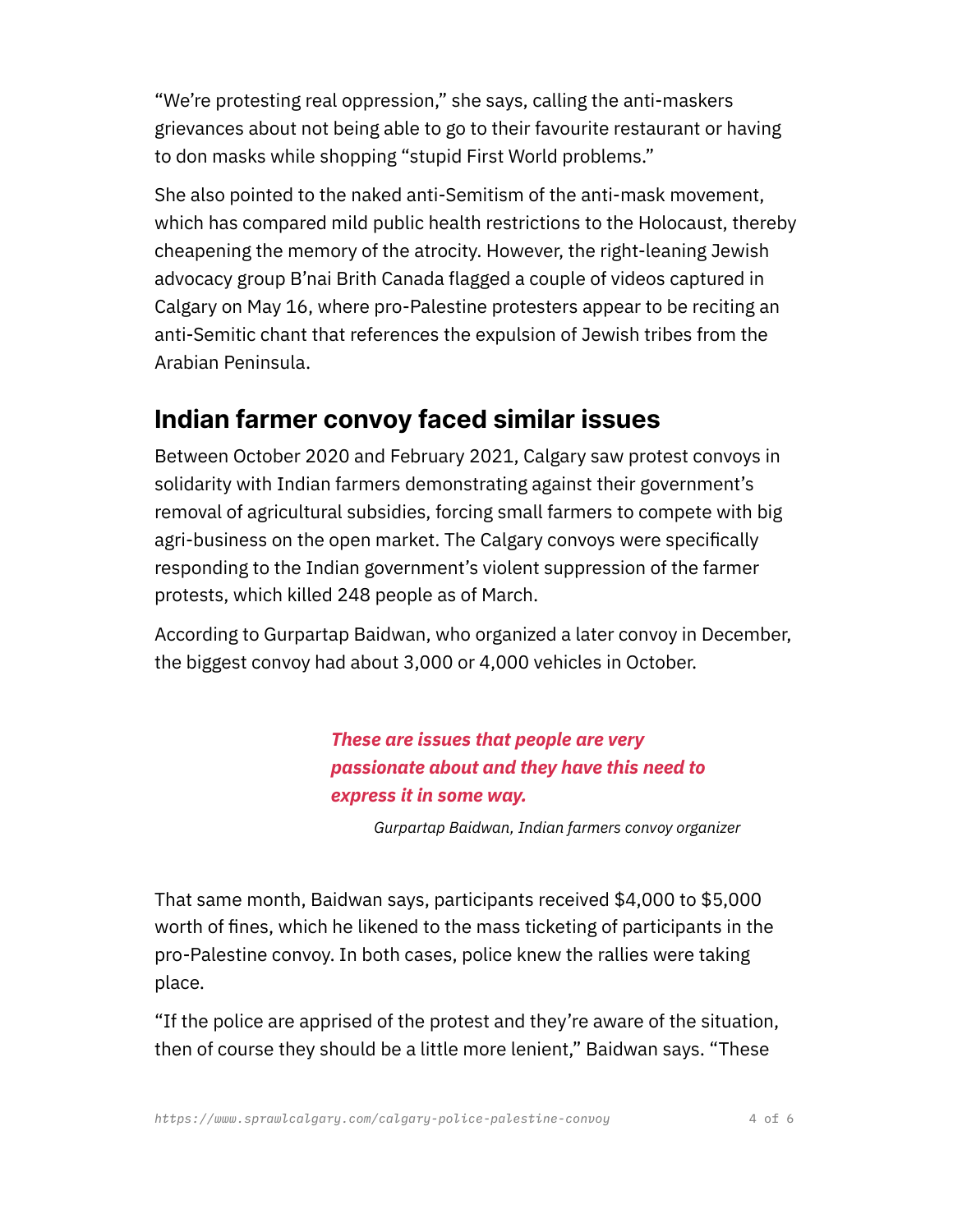are issues that people are very passionate about and they have this need to express it in some way."

He characterized the mass ticketing as a "cash grab," but says that the bulk of tickets from October's convoy were thrown out in court.

Baidwan, who spoke at one of the recent Palestine solidarity rallies, shares Jamal's view that there's a "stark contrast" between how police treat antimask rallies and these convoys that were organized to abide by public health orders.

#### *It's this model minority myth, where people who are immigrants need to prove that they're worthy of being Canadian, and that's garbage.*

 *Adora Nwofor, Black Lives Matter organizer*

"You see police officers inside Chinook Mall walking alongside anti-maskers and having conversations with them, giving them a hug and handshake," he says, referring to video footage that was widely circulated online in February.

However, Baidwan says the specific CPS officers he worked with when organizing a convoy were "super responsive, super respectful (and) genuinely cared about the issues that we were protesting about."

The CPS did not respond to request for data on how many traffic tickets were distributed for the 2019 United We Roll convoy, which, like the anti-mask rallies, overlapped with white supremacist movements.

## **The myth of the model minority**

A crucial distinction between this year's Palestine convoys and the Black Lives Matter protests last summer is that with the convoys, there was a desire to be in good standing with the police, Jamal says.

She says that while last year's series of BLM rallies were organized by people who are from Calgary and have experienced brutality at the hands of the CPS, many of the Palestine solidarity organizers are immigrants who don't want to be perceived as causing trouble. "BLM was fearless," she observed.